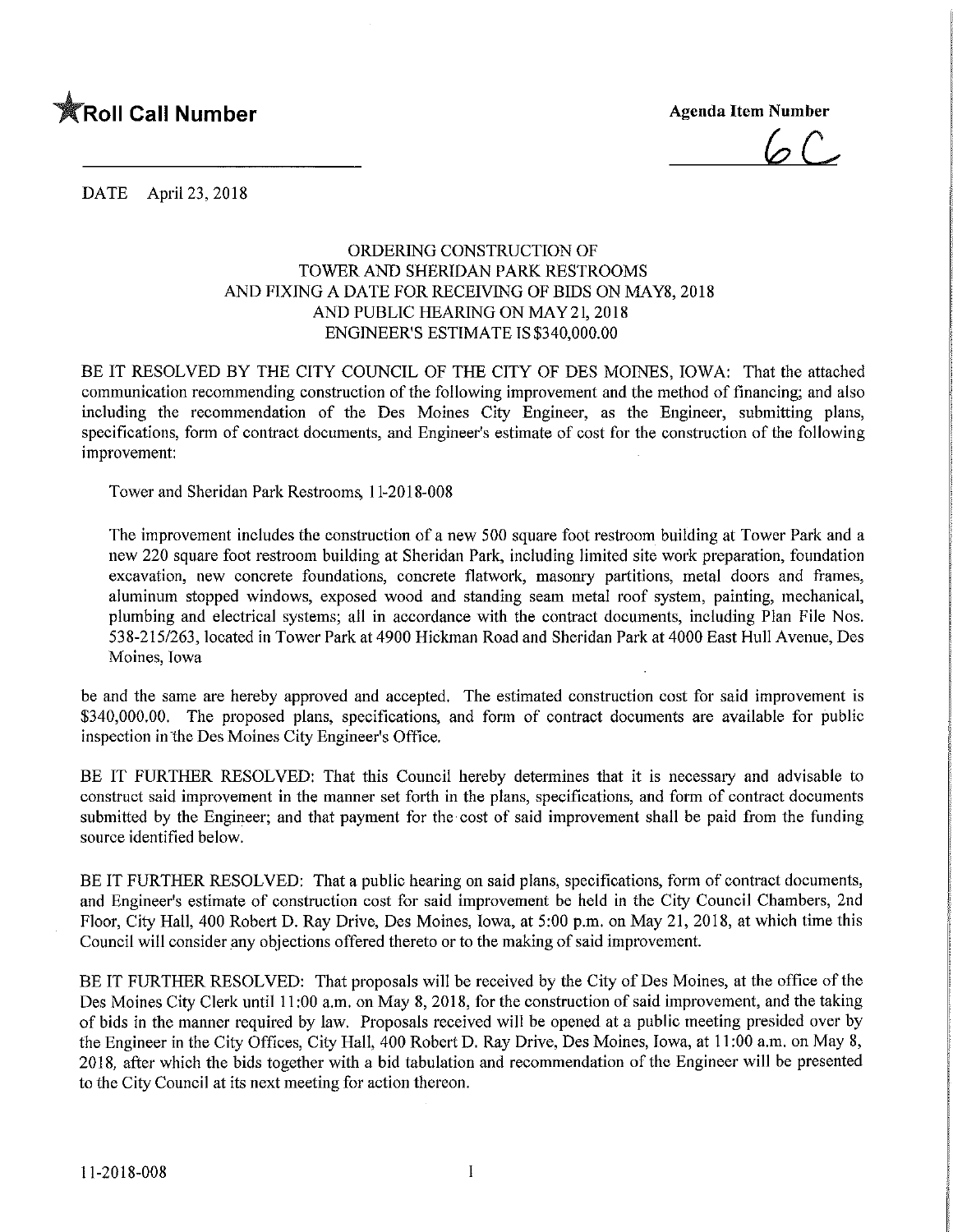

**Agenda Item Number** 

## DATE April 23, 2018

BE IT FURTHER RESOLVED: That an appropriate Notice to Bidders for said improvement be posted, and Notice of Public Hearing for said improvement be published in the Des Moines Register, all as provided and directed by Chapter 26 and/or 314, Code of Iowa.

(City Council Communication Number  $\frac{8.208}{\ldots}$  attached.)

Moved by to adopt.

Kathleen Vanderpodl Deputy City Attorney

FORM APPROVED: FUNDS AVAILABLE

Robert L. Fagen Des Moines Finance Director

Funding Source: 2018-2019 CIP, Page Park - 10, Park Improvements, PK137, G.O. Bonds to be issued

| <b>COUNCIL ACTION</b> | <b>YEAS</b> | <b>NAYS</b>     | <b>PASS</b> | <b>ABSENT</b> | I, Diane Rauh, City Clerk of said City Council, hereby     |  |
|-----------------------|-------------|-----------------|-------------|---------------|------------------------------------------------------------|--|
| <b>COWNIE</b>         |             |                 |             |               | certify that at a meeting of the City Council, held on the |  |
| <b>BOESEN</b>         |             |                 |             |               | above date, among other proceedings the above was          |  |
| <b>COLEMAN</b>        |             |                 |             |               | adopted.                                                   |  |
| <b>GATTO</b>          |             |                 |             |               |                                                            |  |
| <b>GRAY</b>           |             |                 |             |               | IN WITNESS WHEREOF, I have hereunto set my hand            |  |
| <b>MANDELBAUM</b>     |             |                 |             |               | and affixed my seal the day and year first above           |  |
| <b>WESTERGAARD</b>    |             |                 |             |               | written.                                                   |  |
| <b>TOTAL</b>          |             |                 |             |               |                                                            |  |
| <b>MOTION CARRIED</b> |             | <b>APPROVED</b> |             |               |                                                            |  |
|                       |             |                 |             |               |                                                            |  |
|                       |             |                 |             |               |                                                            |  |
|                       |             |                 |             |               |                                                            |  |
|                       |             |                 |             | Mayor         |                                                            |  |
|                       |             |                 |             |               | City Clerk                                                 |  |